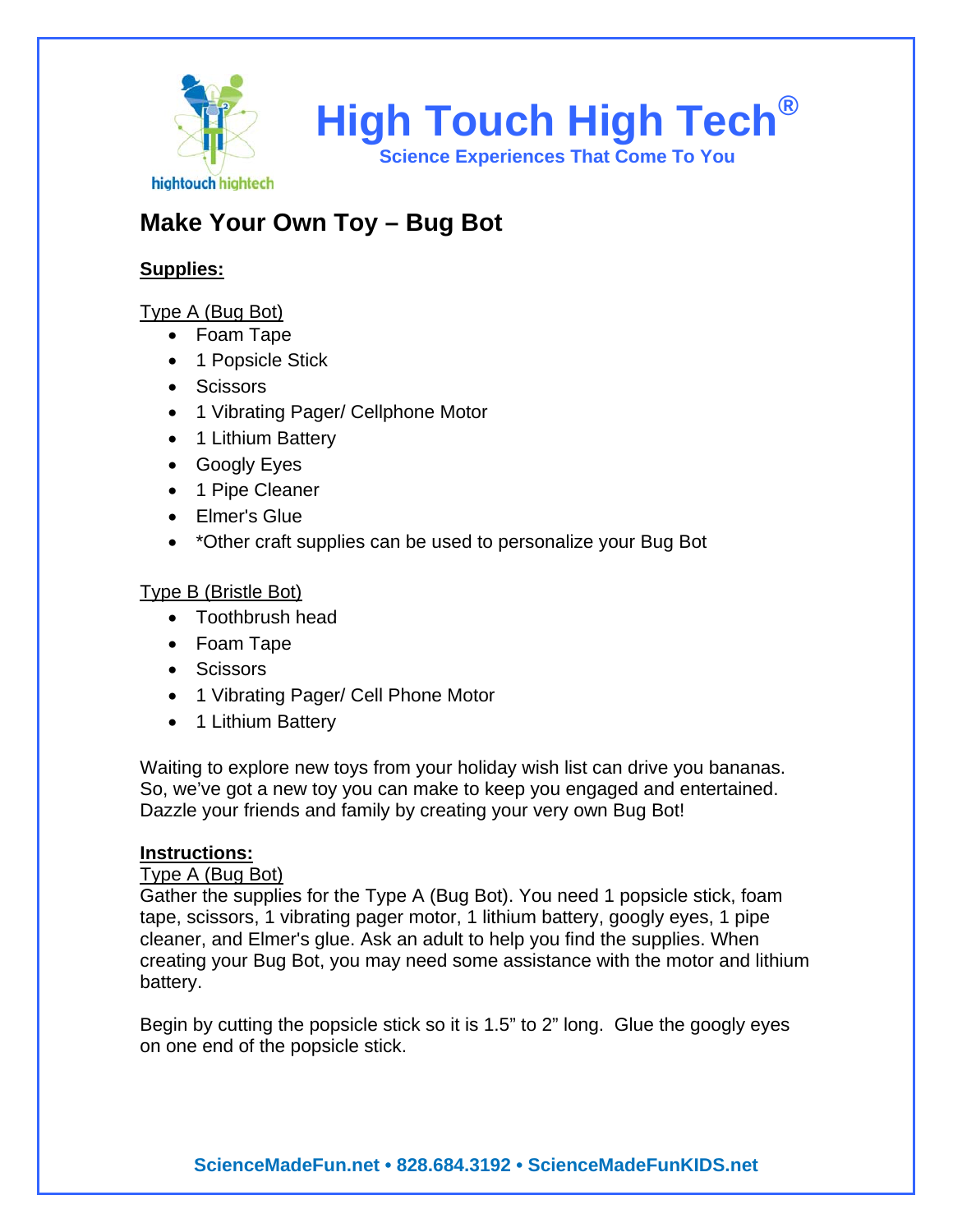

Cut a 1 inch piece of foam tape. Take your vibrating pager or cell phone motor and attach it to the piece of foam tape. (Do not remove the paper on the other side of the foam tape.)

Now you need to attach the battery to your Bug Bot. Notice that the battery has 2 wires, or leads, connected to it. Bend the leads in opposite directions. One lead should touch the foam tape. The tape will help make a stronger electric connection. (The two leads will connect to the battery on opposite sides. However, do not connect the leads to the battery until the Bug Bot has dried.)

Remove the paper on the backside of the foam tape to expose the adhesive. (The foam tape is connected to the motor.) Firmly push this side of the tape onto the top of the Bug Bot's body.

Cut the pipe cleaner into 1.5" inch sections. You need 4 pieces of pipe cleaner. These will be the legs of your Bug Bot. Bend the pieces into an "arc" shape. Glue the pipe cleaner pieces to the bottom of the popsicle stick. (The motor and battery are on top.) The pipe cleaner sections should look like 4 upside-down "V"s in a row. The legs need to be fairly even so they all touch the table when the Bug Bot is sitting still.

Ask an adult to help with the next steps:

*\*\*Note: Very important…The legs need to be slightly shorter as you move from the back of the Bug Bot to the front. If they are not even at first, let the glue dry. Once dry, you can take a sharp pair of scissors and cut the legs as needed.* 

Let everything dry before attaching the leads from the motor to the battery. The two leads will connect on opposite sides of the motor. Once the leads are attached, the motor will make the unbalanced weight of the Bug Bot start to spin. Be sure that you place the Bug Bot on a flat surface. Because the Bug Bot is unbalanced, it makes the device vibrate. The Bug Bot vibrates and moves!

*\*\*Note: The leg length, battery and motor placement all influence the behavior of the Bug Bot. Therefore, experiment with your Bug bot. Try moving its legs, making them shorter, or placing the motor in a different spot. Experimenting may be necessary to correct its movement.* 

Be creative with your Bug Bot and have fun! Make an obstacle course or maze. Set up barriers and watch your Bug Bot maneuver around objects.

Invite your friends over and make multiple Bug Bots. You can have races or play "bumper-bots"!

Create some head-to-head Bug Bot collisions!

**ScienceMadeFun.net • 828.684.3192 • ScienceMadeFunKIDS.net**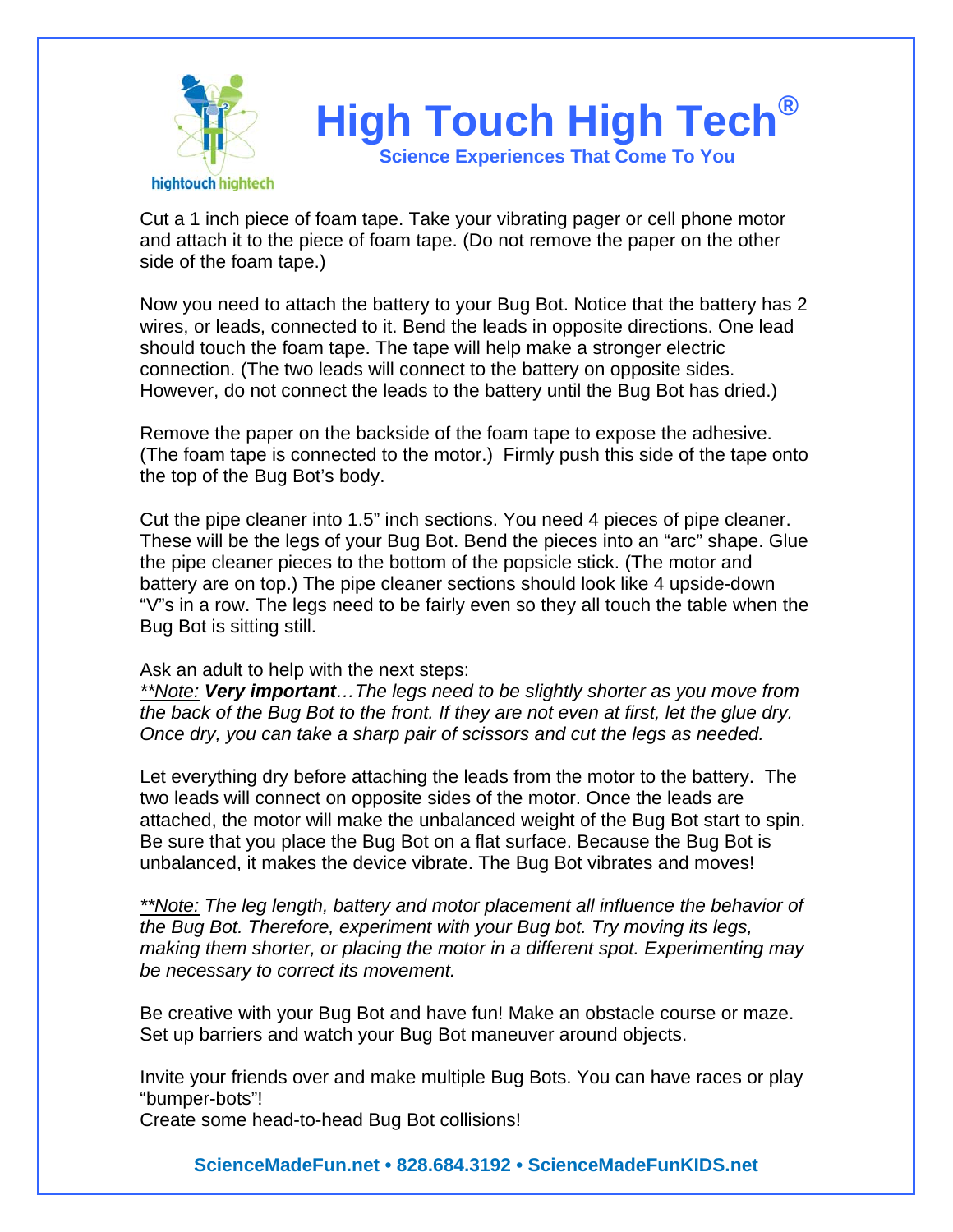

#### Type B: (Bristle Bot)

Want to try a different kind of Bug Bot? First, you need a toothbrush with a flat surface. (If the bristles are uneven, you can use scissors to make bristles all the same length.)

Ask an adult to help you with this next step. You will need to cut off the handle of the toothbrush. All you want is the bristled head. Follow the same steps as the Bug Bot. But, this time you have a Bristle Bot!

#### **The Science Behind It:**

History of Science Toys - Every year, creative new toys are invented. We see them advertised around the Holidays, and everyone is excited! Over the past 100 years, there have been a wide variety of very influential and ground-breaking toys. Some of the most exciting designs were Science Toys!

In 1923, the first chemistry set for kids was released! This kit was designed to teach basic chemistry skills. Although this toy was marketed only to boys, the company sold millions of chemistry sets over the next 30 years!

The design for the classic yo-yo toy can be traced back to nearly 500 B.C. However, children in the US were introduced to the toy in 1928. Originally called the "Wonder Toy," the yo-yo quickly became the favorite of kids of all ages, even adults! People began participating in yo-yo contests throughout the country.

The same company that produced the first chemistry set for kids, designed toy microscopes in the 1930s. The variety of toy microscopes had three different levels of magnification. This science toy taught kids how to view bees, flies, and other insects up close. Of course, the set came with photos of the insects to view. But, everyone was encouraged to find other insects and rocks to view up close!

While a photographer was snapping images in an Oregon National Park, he thought of a wonderful new science toy – a small gadget to view 3-D colored photos. A stereoscope, invented in the 1800s, combines two photographs of the same image from slightly different angles. When both images are placed on top of each other, it has a 3-D affect. The photographer wanted to make this image in color. Working with a company, they invented the View-Master. This small red toy debuted at the 1939 World's Fair. At first, the View-Master had images of National Parks. Eventually, Disney caught on to the craze of the new colored stereoscope.

Everyone loves to blow bubbles! Kids have blown bubbles from soap for decades. But, in 1940, a cleaning supply company started selling Bubble

## **ScienceMadeFun.net • 828.684.3192 • ScienceMadeFunKIDS.net**